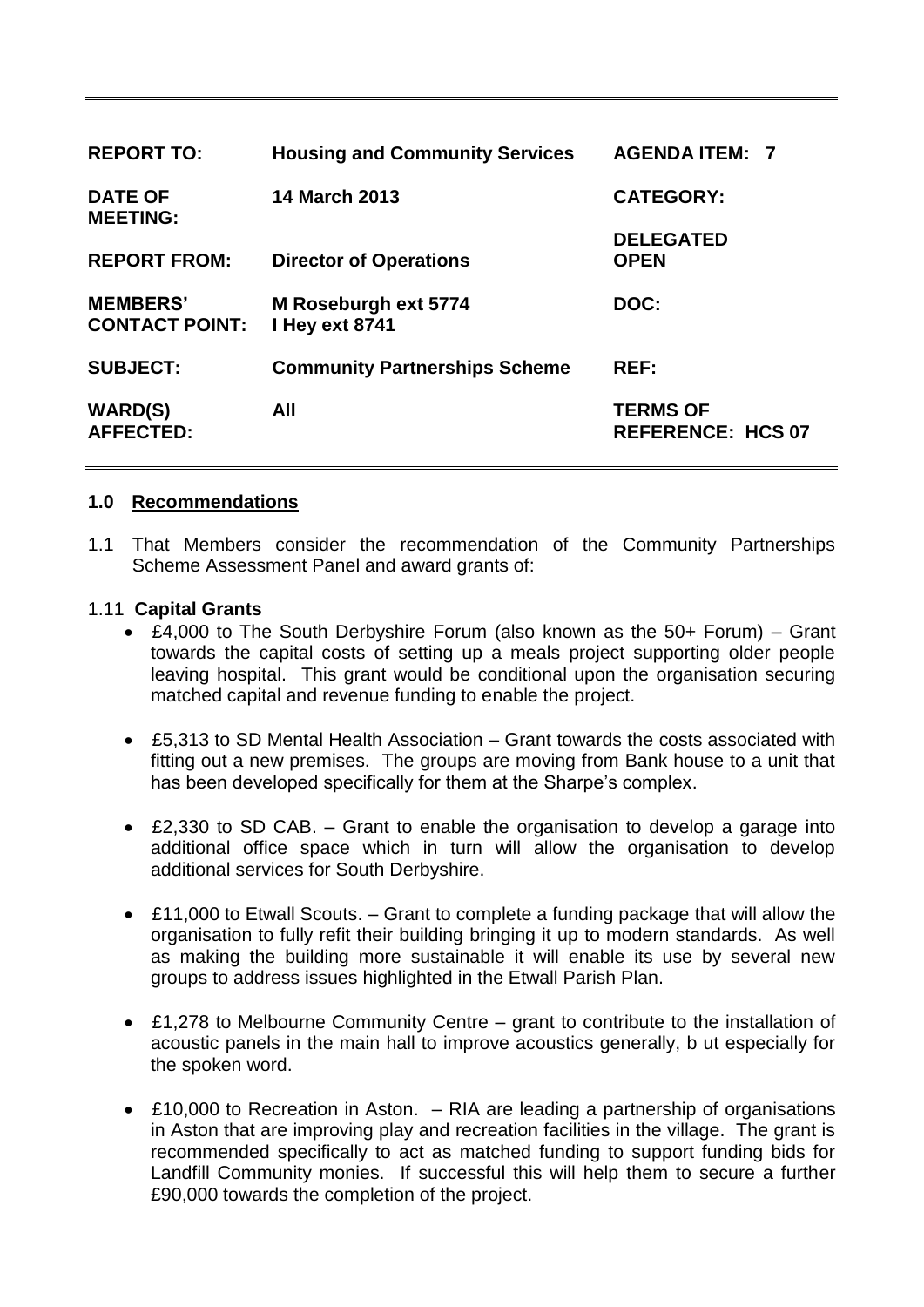- £4,000 to Swadlincote Boxing Academy Grant to support a new club move a building that has been donated by Derbyshire County Council to land in Swadlincote to establish a training premises.
- £4,250 to Sharpes Pottery Museum Grant to support the installation of an electric Kiln to allow the development of additional services within the museum site.

## 1.12 **Revenue Grants**

- £20,000 to Next Step Grant towards core costs to allow the organisation time to restructure reduce running costs as well as securing additional funds to develop sustainability.
- £10,000 to Shout Grant to support the development of activities for families with disabled children. Looking to develop activities for the whole family, especially siblings, who often become isolated.
- £10,000 to Shout Out Grant to provide 2 years funding to develop this self-help group for young adults with learning / physical disabilities
- £20,000 to SD Mental Health Association The organisation has identified that the physical health of those suffering with mental ill-health is often overlooked. This funding will support the development of a range of physical activities for all that will develop new services and help service users to integrate and make use of main stream provision.
- £18,347 to SD CVS Grant to develop an accreditation centre in South Derbyshire that will support the development of an increased training programme of training within the voluntary sector.
- £5,053 to Melbourne Arts Grant to provide seed funding to set up a package of events that can be delivered across a range of alternative venues across South Derbyshire.
- £8,300 to Old Post Regeneration Centre Grant towards core costs to allow the organisation time to restructure reduce running costs as well as securing additional funds to develop sustainability.
- £8,300 to SD CAB Grant to set-up a Gateway Assessment Centre. The grant will support the management and training of volunteers to run the ongoing project.
- 1.2 That members note the progress of the Community Partnership Scheme to date.

## **2.0 Purpose of Report**

2.1 To update members on applications for funding received by the Community Partnerships Scheme and seek approval for recommendations from the assessment panel in relation to the scheme.

## **3.0 Executive Summary**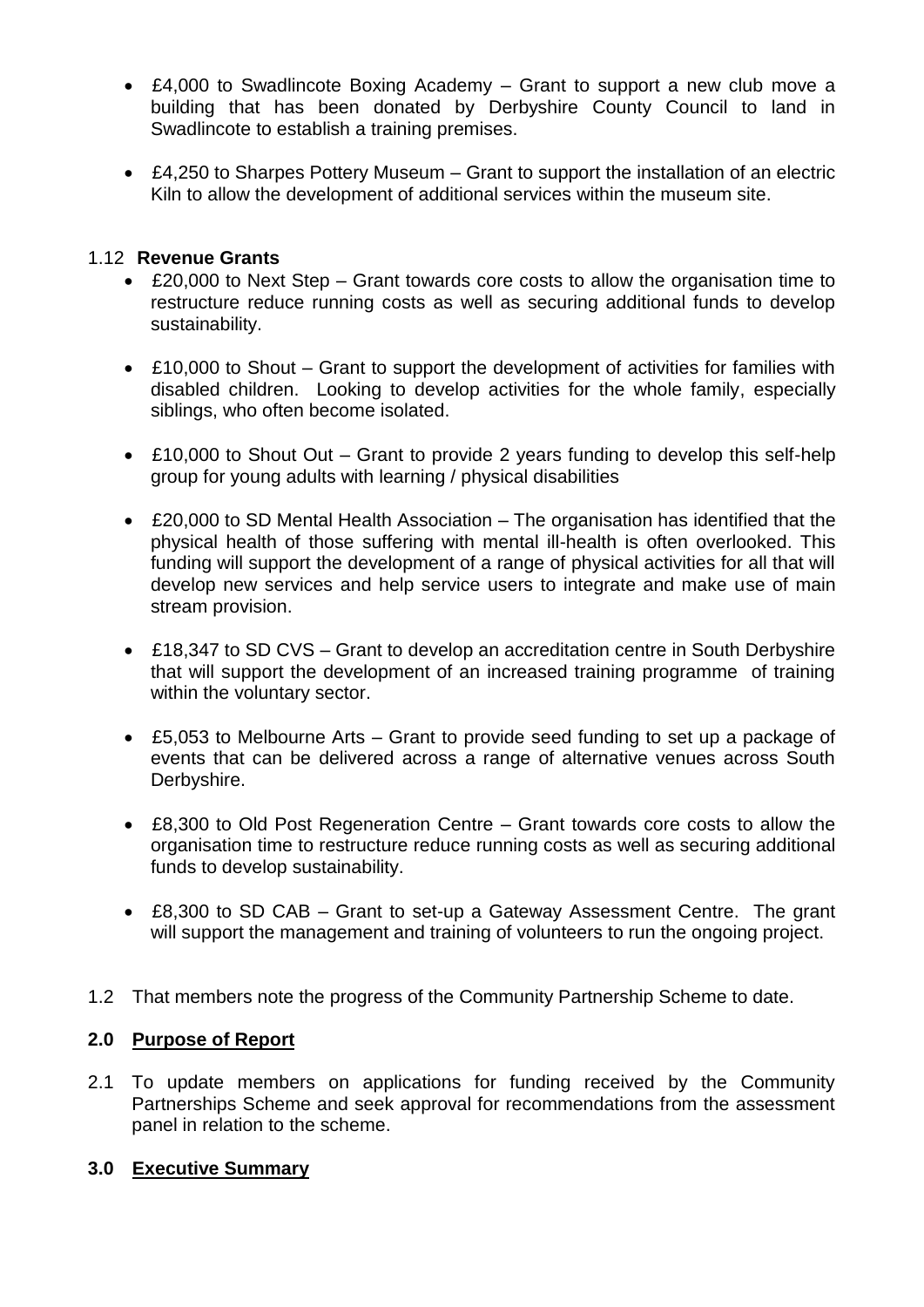- 3.1 The Community Partnerships Scheme is continuing to operate according to processes and procedures as previously agreed and reported to Committee.
- 3.2 Capital Grants In total 10 applications were received asking for £54,566 against a budget of £42,300.
- 3.3 Revenue Grants In total 13 applications were received asking for £195,527 against a budget of £100,000

# **4.0 Detail**

- 4.1 The Community Partnership Scheme offers capital grants of up to £25,000 to projects brought forward from the voluntary and community sector. The scheme has previously had an annual budget of between £50,000 and £150,000 since its reintroduction in 2002/3. However there is currently no annual budget and the scheme is operating this year through scheme or project underspend and from situations where grants have been allocated but projects have not managed to progress and awards have been taken back into the scheme. The remaining total budget currently stands at £42,300.
- 4.2 The Community Partnership Scheme was identified as the mechanism to distribute £100,000 of revenue funding that was identified through the Scrutiny review of voluntary sector spending
- 4.3 A panel comprising five Councillors, with advice from the Community Partnerships Officer, assess projects against set criteria and then make recommendations about grant distribution to the Committee.
- 4.4 The following applications were received and considered for capital funding:

# **The South Derbyshire Forum**

Application for £4,000.

The organisation run a number of services for residents in South Derbyshire that are aged  $50+$ .

They are now looking to develop a service that will support elderly people as they are discharged from hospital. Specifically the service will provide transitional support and fresh meals for 100 users annually.

The application identified that additional funding would come from "Future potential income" that had not as yet been identified.

## **SD Mental Health Association**

Application for £5,313. This organisation has been supporting people with a range of mental health issues, housed at Bank House, Swadlincote for a number of years. The building is no longer fit for purpose and they have secured newly developed premises on the Sharpes Pottery sit.

The application for funding is to help fit out the new space to ensure that it is suitable to provide a range of services for users.

Service users have raised £1,000 through local fundraising. £700 has been secured from the EM Airport Community Fund and applications have been made to secure the balance from Awards for All (£8,523) and the Peoples Lottery (£7,741).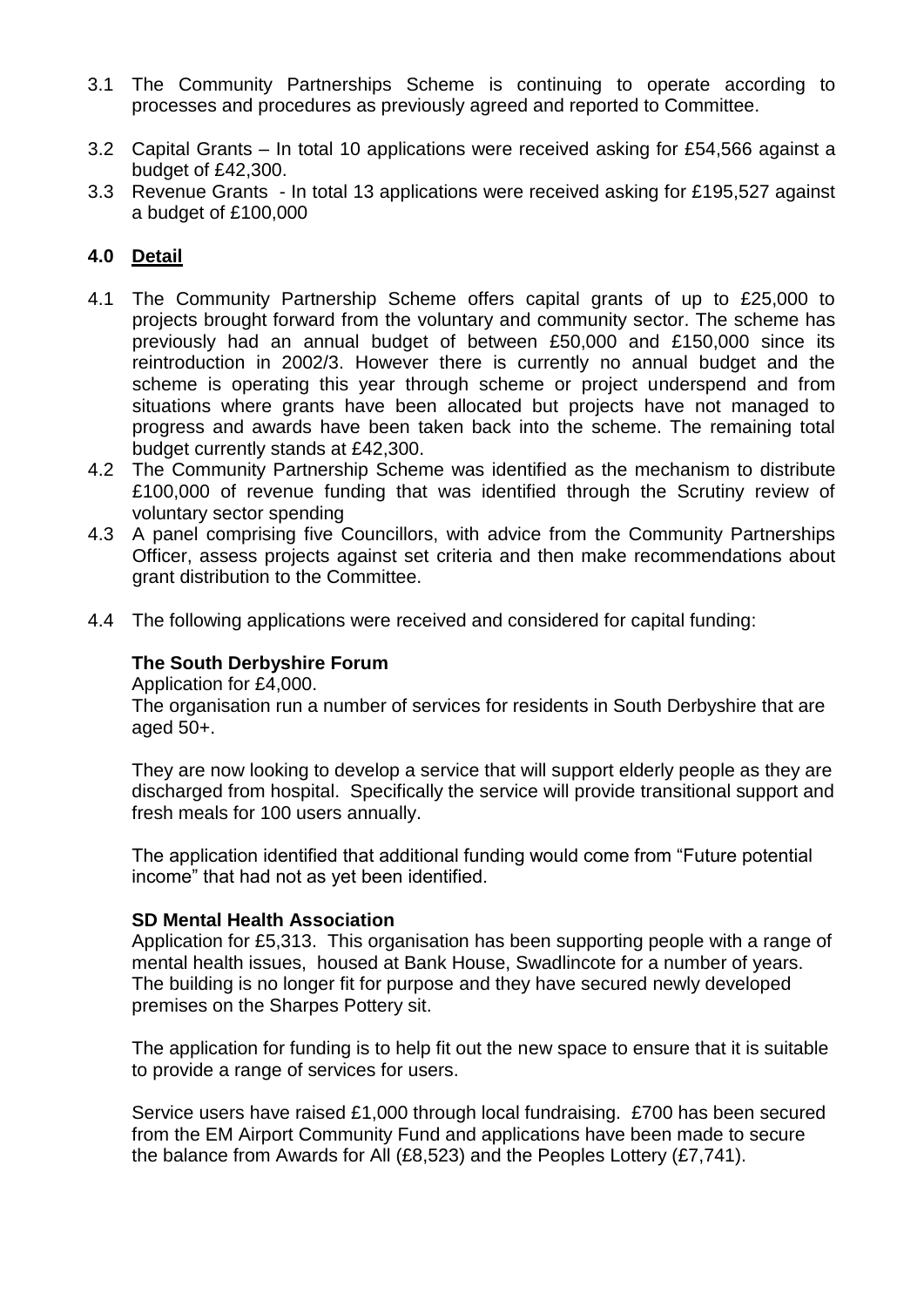# **SD CAB**

Application for £2,330. SD CAB have seen an increase in the numbers that are using their services and are anticipating this to increase further as a result I the changes that are being made to various benefits. The organisation have been increasing the number of volunteers that they are using in delivering their services. To enable this to continue they are looking to develop the garage at their premises in to office space.

The balance of funding has already been secured with £2,420 from Grant Thornton and £4,600 from the Mortgage Rescue Scheme. Securing this grant will enable the project to commence almost immediately.

## **Etwall Scouts**

Application for £11,000. The Scout building at Etwall requires investing in to redevelop the premises from where modern day services can be delivered. in. As well as providing a base for the Scouts at Etwall the building will become home to several other groups that are looking for a base. The need for additional community space has been identified within the Parish Plan for Etwall.

This is a fairly large community project with a total value of £46,546. Successful applications to provide the balance have already been made to EM Airport Community Fund (£458), Awards for All (10,000), Etwall Well-dressing fund (£737) and Derbyshire CC Community Building Grant (£18,940). Additional applications are also being made to the Scout Association and BIFFA.

## **Melbourne Community Centre**

Application for £1,278. The group have taken on the running of the Bill Shone Centre, a building who's freehold is held by the District Council. Over the last year they have increased the usage of the premises both in terms of numbers and types of services offered.

The application is to support the installation of acoustic panelling. The building itself is an old building and does not lend itself well to events / groups where the spoken word is important. In order to facilitate as wide a usage as possible it is hoped to have a professional installation of acoustic panelling that will reduce echo, reflected noise etc.

Local fundraising towards this has raised £1,200 and an application has been made to Awards for All for the balance.

## **Pipeworks Arts Centre**

Application for £2,425. The long term aim of the organisation is to provide a centre for performing and visual arts within Swadlincote. The application was to secure funds to enable a feasibility study to underpin the overall project.

The group have not applied for funding in support of this project from other sources.

### **Recreation in Aston**

Application for £10,000. Recreation in Aston are acting as the lead body for a partnership project to provide outdoor recreational facilities in Aston. They are looking at redeveloping the pavilion, installing a play area and then operating the same for the benefit of the local community. This project was outlined in the Parish Plan that was completed a number of years ago and more recent consultation work has identified specifics for all elements of the proposal.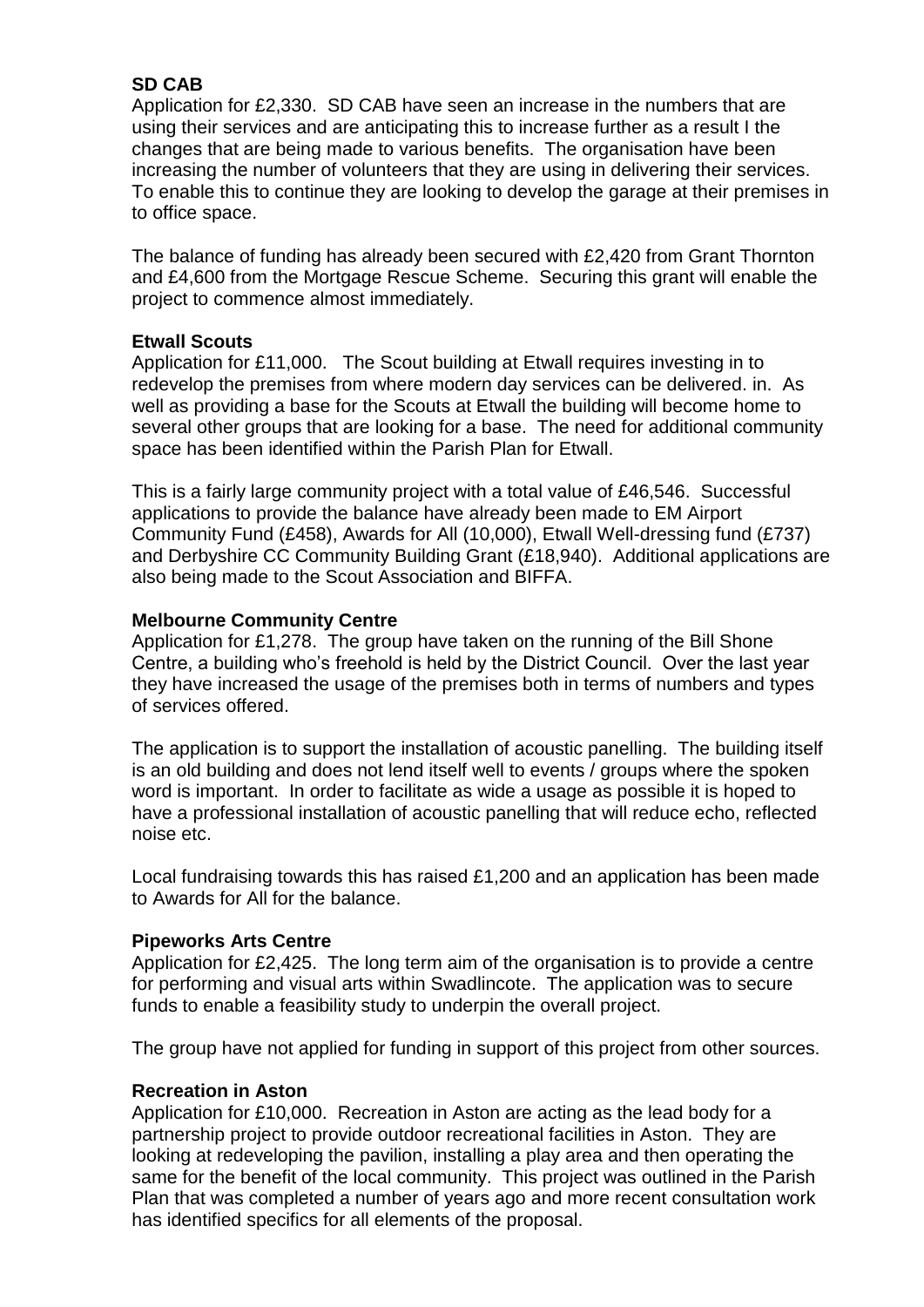The application was specifically for funds to act as a third party contribution to support applications to Landfill operators for Community Landfill Tax monies. The target is 2 applications with different operators that will secure an additional £90,000. In addition to this the partners have raised £38,000 through local fundraising.

### **South Derbyshire Boxing Academy**

Application for £4,000. This is a new boxing club in Swadlincote. They already have more members than the current facilities can cope with. Derbyshire CC have offered a portable building to the project at no charge other than the relocation and development costs.

## **Sharpes Pottery Museum**

Application £4,250. Sharpes are looking to augment their current offer by offering pottery workshops. This will enable a wide range of community members to develop pottery skills and to have their products fired at the museum. The aim is to set up a small studio of 2 potters wheels, kiln and storage space. The grant will be a contribution towards this project.

Applications in support of this project are being made to Derbyshire Community Foundation and Biffaward.

Ongoing costs should be covered by making a small charge for participation.

4.5 The following applications were received and considered for capital funding:

### **The South Derbyshire Forum**

Application £20,000. Application to contribute towards a new project supporting older people on discharge from hospital, including staff and other running costs. Revenue support requested to pay for salary costs of a cook and a project coordinator.

Referral agents have been identified to refer service users in to the project. The £20,000 application would not fully fund the project if successful. Insufficient additional funding identified.

#### **SD CAB**

Application £20,000. This application was to develop a new gateway service in response to additional calls to the CAB. The funding would support a post to manage trained volunteers. Volunteers to be trained to develop both assessment and advisor teams to improve access for service users.

Some additional funding identified, although not all secured. Contingencies identified ensured that at least part of the project would be developed if not all of funding secured.

#### **SD CVS**

Application £18,347. The amount applied for is the balance of funding required to ensure that the project is delivered, additional funds already secured.

Project aims to establish a South Derbyshire accreditation Centre that can support local delivery of learning and development to approved quality levels. This would be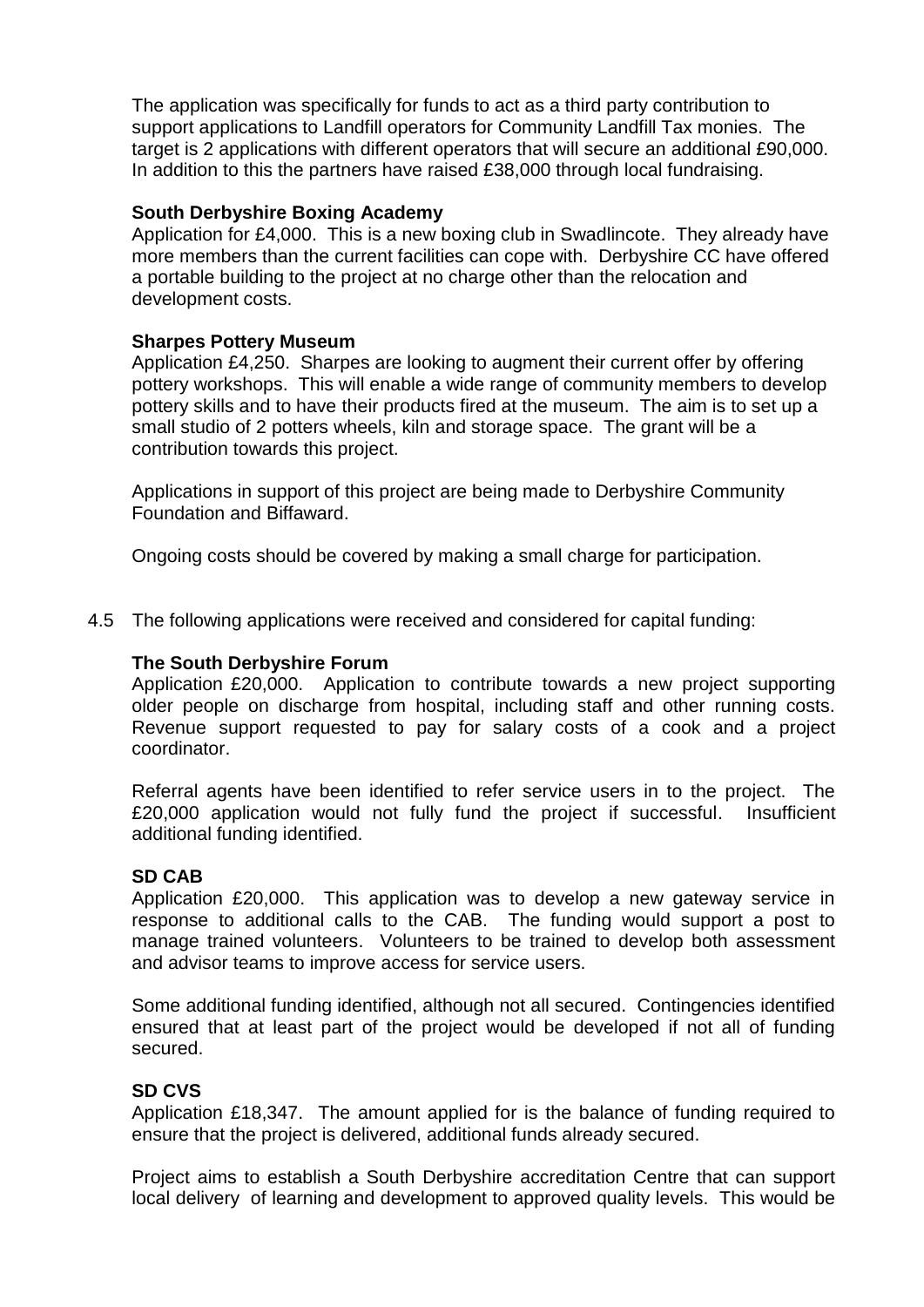a new service in South Derbyshire and would actively support and develop the quality of services offered throughout the Voluntary Sector.

### **SD Mental Health Association**

Application £20,000. The aim of the project is to improve the physical health and wellbeing of adults with mental health issues. An important element of this is working to empower the individual to make their own healthy choices, improving the quality of life. As well as providing direct services a key element is to support service users to engage with mainstream services that are offered within the District, intern supporting integration for those taking advantage of the service.

Management costs are to be met from funding secured from Derbyshire CC. The project will employ a support worker for 20 hours/week and allow an activity leader to be brought into the project for 2 sessions per week.

### **Melbourne Arts**

Application £12,400. The aim of the project is to allow the organisation to develop it offer to become sustainable through selling services to a wider audience. The target is to increase revenue income in a sustainable manner by 25%. The aim is to achieve this by packaging equal-access visual and performing arts activities that can be implemented by the team on behalf of communities initially, across South Derbyshire spreading to neighbouring areas as the programme develops.

£2,600 of matched funding has already been raised locally to support the development of this project.

### **Next Step**

Application £20,000. The application is for core funding to allow the organisation time to restructure, reduce costs and identify additional funders. The organisation provides an important service supporting victims of domestic abuse. It has already identified a number of actions to reduce its cost while maintaining it services and this funding would enable this process to be continued.

#### **Old Post Regeneration Association**

Application £20,000. The organisation provides a wide range of services focussed upon Newhall and the surrounding areas. The nature of services has changed dramatically over recent years as both the County and District Councils have changed how local services are delivered. This has lead to a reduction in rental income.

The aim is to secure funding to allow the organisation time to reorganise services and cut cost, ultimately the target is to develop the sustainability of the organisation.

## **Shout**

Application £10,000. This project will support the development of social, sporting and craft activities for families within the District that have at least one disable child. The aim is to reduce isolation not only of the disabled child, but also to work with the wider family who often find it difficult to access mainstream services.

Specifically the funding will provide subsidised access to artists, activity sessions and support volunteer expences.

## **Shout Out**

Application £10,000 (£5,000 2013/14; £5,000 2014/15)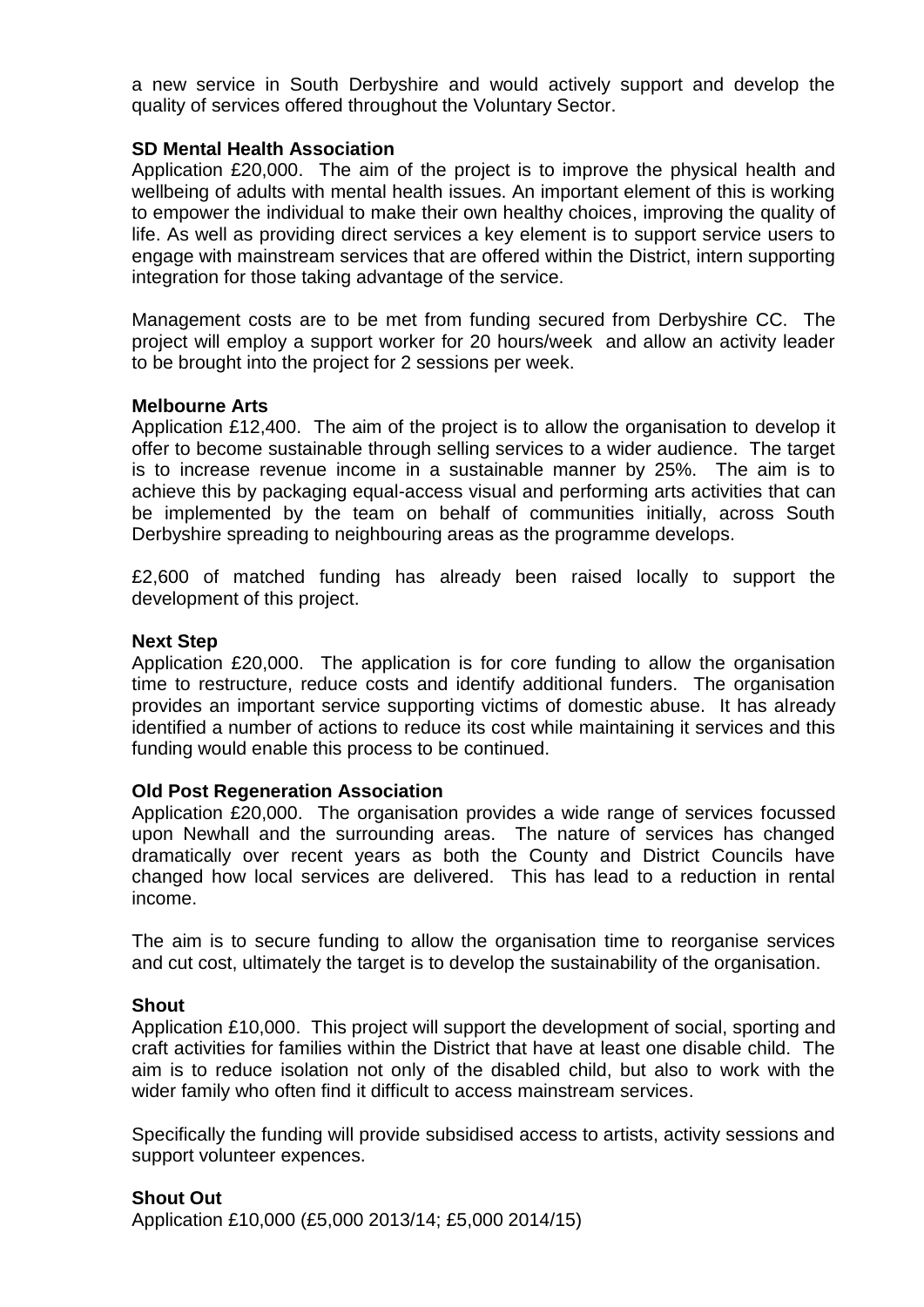Funding is requested to support the development of this group that aims to give a voice to young adults with a range of learning and physical disabilities in South Derbyshire. Funding will allow the group to increase the frequency of meetings and events thereby providing opportunities to increase the number of users that access the organisation.

Funding will be used to pay for room hire, publicity and marketing as well as volunteer expenses. Initially it will also contribute to activity costs until user numbers have increased allowing them to become sustainable.

### **Trident Reach the People**

Application £9,800. The aim of the project is to develop a food bank / food kitchen for residents in South Derbyshire that are experiencing financial difficulties. Funding is being requested to pay for a part-time co-ordinator post, advertising and volunteer expenses.

### **Weston U 5's**

Application £19,980. The organisation are looking to secure funding to develop summer activities for local children. It is also want funding to provide start-up costs allow it to offer services to a wider age range.

Specifically funding is being requested to pay for rental of space at the village hall, staff costs and equipment.

#### **Youth of Hatton**

Application £2,500. The group are looking to fund an arts based project. The group have been successful in engaging young people through sport and health based activity over the last few years and is looking to extend its offer. As well as engaging young people the aim is to produce a local piece of public art for display within the community. Funds would pay for artists time and materials.

#### **Overseal PC**

Application £12,500. The Parish Council are seeking funding to pay for repairs to a changing pavilion that has been the subject of subsidence. This a two team changing room, one of which is not useable at present. The funding requested would allow for one of the changing rooms to be fully repaired.

4.6 The Community Partnership Scheme Assessment Panel met on  $7<sup>th</sup>$  February 2013 to score the applications against the questions and weightings previously agreed. The weighted criteria include links with corporate priorities, security of external funding, sustainability, value of other contributions, value for money, community involvement, risk and commitment to equal opportunities.

Once the weightings had been applied the final score of the projects was as follows:

#### **Capital Applications**

| <b>SD Mental Health Association</b>   | 8.17 |
|---------------------------------------|------|
| <b>SD CAB</b>                         | 8.17 |
| <b>Etwall Scouts</b>                  | 7.33 |
| <b>Recreation in Aston</b>            | 7.17 |
| <b>SD Boxing Academy</b>              | 6.83 |
| <b>Melbourne Community Centre Ltd</b> | 6.67 |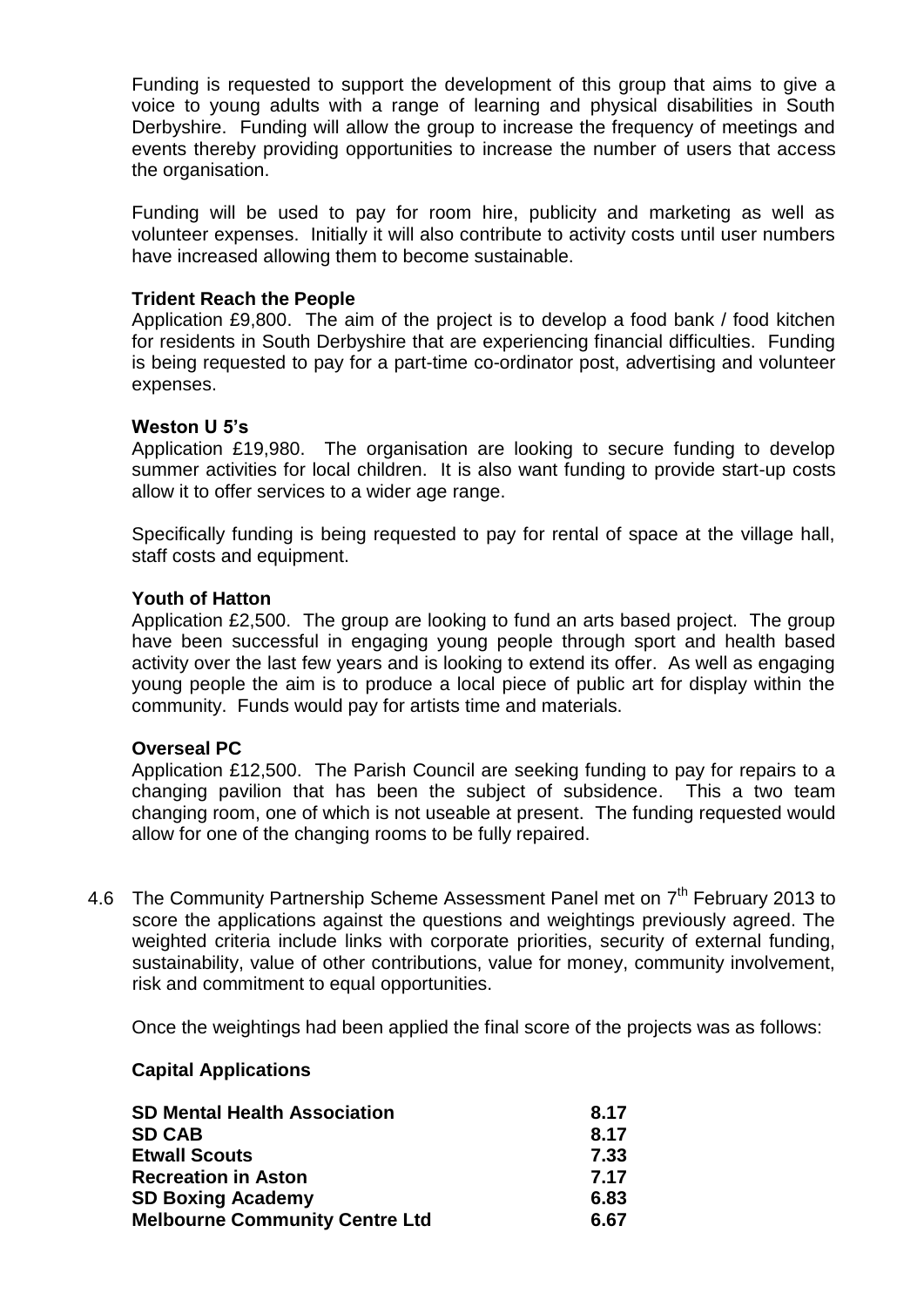| <b>Sharpes Pottery Museum</b>            | 6.17 |
|------------------------------------------|------|
| The South Derbyshire Forum               | 4.83 |
| <b>Pipeworks Arts Centre</b>             | 3.33 |
| <b>Revenue Applications</b>              |      |
| <b>Next Step</b>                         | 9.17 |
| Shout                                    | 8.50 |
| <b>Shout Out</b>                         | 8.50 |
| SD Mental Health Association             | 8.50 |
| <b>SD CVS</b>                            | 8.33 |
| <b>Melbourne Arts</b>                    | 7.83 |
| <b>Old Post Regeneration Association</b> | 7.83 |
| <b>SD CAB</b>                            | 7.50 |
| <b>Youth of Hatton</b>                   | 6.67 |
| Trident - Reach the People               | 6.33 |
| Weston U 5's                             | 5.50 |
| The South Derbyshire Forum               | 5.00 |
| <b>Overseal PC</b>                       | 3.83 |

For capital grants the point previously used, as a cut off in terms of making positive recommendations to committee was 4.67. The value of applications falling above this point are covered by the monies remaining within the scheme.

There has not been a revenue fund previously. The scheme was oversubscribed by almost £65,000. This being so the panel recommended that applications scoring over 8.0 be funded in full, with those scoring over 7.0 to be funded in part. All those scoring below 7.0 to be unsuccessful.

- 4.7 Prior to making a recommendation the panel considered the scheme's past performance, current budget position re capital monies of £42.300 and revenue monies of £100,000.
- 4.8 In light of the above information it was clear that re capital funding there was sufficient funding to recommend grants to all eligible applicants that scored sufficiently highly. With regard to revenue grants there was insufficient funding to support all of the lodged applications in full. Weighting was given to the fit of the projects with the Council's aims and objectives and the necessity of Council support to attract additional funding into the District. The panel's recommendation for distribution of grant was therefore as follows:

## **Capital Grants**

- £4,000 to The South Derbyshire Forum (also known as the 50+ Forum) Grant towards the capital costs of setting up a meals project supporting older people leaving hospital. This grant would be conditional upon the organisation securing matched capital and revenue funding to enable the project.
- £5,313 to SD Mental Health Association Grant towards the costs associated with fitting out a new premises.
- £2,330 to SD CAB. Grant to enable the organisation to develop a garage into additional office space.
- £11,000 to Etwall Scouts. Grant to complete a funding package that will allow the organisation to fully refit their building bringing it up to modern standards.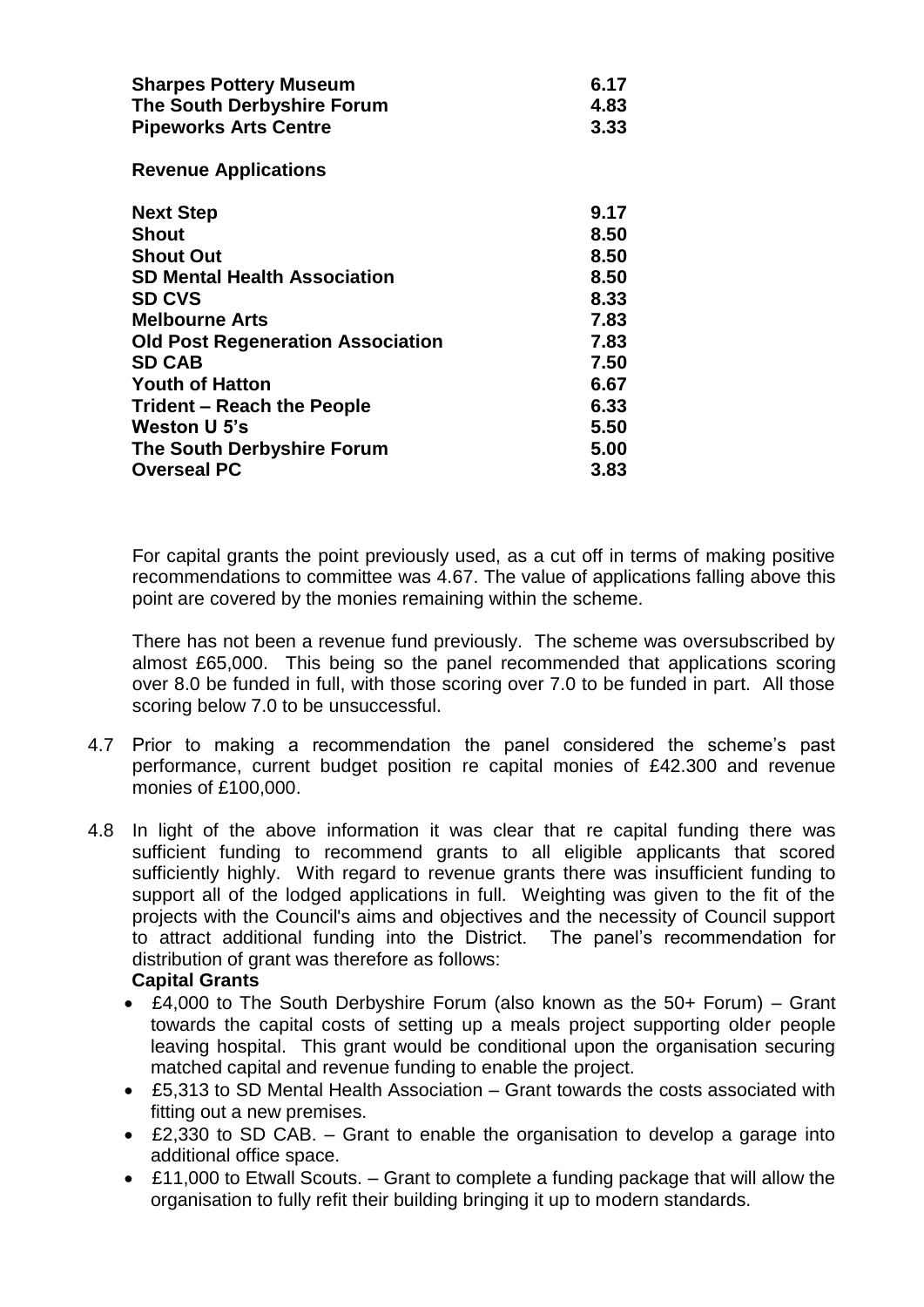- £1,278 to Melbourne Community Centre grant to contribute to the installation of acoustic panels in the main hall to improve acoustics generally, b ut especially for the spoken word.
- £10,000 to Recreation in Aston. The grant is recommended specifically to act as matched funding to support funding bids for Landfill Community monies. I
- £4,000 to Swadlincote Boxing Academy Grant to support a new club move a building that has been donated by Derbyshire County Council to land in Swadlincote to establish a training premises.
- £4,250 to Sharpes Pottery Museum Grant to support the installation of an electric Kiln to allow the development of additional services within the museum site.

## **Revenue Grants**

- £20,000 to Next Step Grant towards core costs.
- £10,000 to Shout Grant to support the development of activities for families with disabled children.
- £10,000 to Shout Out Grant to provide 2 years funding to develop this self-help group for young adults with learning / physical disabilities.
- £20,000 to SD Mental Health Association –This funding will support the development of a range of physical activities for all that will develop new services and help service users to integrate and make use of main stream provision.
- £18,347 to SD CVS Grant to develop an accreditation centre in South Derbyshire that will support the development of an increased training programme of training within the voluntary sector.
- £5,053 to Melbourne Arts Grant to provide seed funding to set up a package of events that can be delivered across a range of alternative venues across South Derbyshire.
- £8,300 to Old Post Regeneration Centre Grant towards core costs.
- £8,300 to SD CAB Grant to set-up a Gateway Assessment Centre.

# **5.0 Financial Implications**

**5.1** The award of grants falls within the Community Partnerships budget allocation.

# **6.0 Corporate Implications**

6.1 The scheme contributes to a number of the Council's strategic objectives including enhancing the quality of life of all South Derbyshire Residents; safeguarding and enhancing a sustainable environment; putting residents at the centre of council decision making and creating a climate for good inward investment. In addition each individual project's impact on corporate priorities is assessed as part of the appraisal process.

# **7.0 Community Implications**

7.1 The scheme maximises funding available for community investment by providing both direct funding and enabling leverage from other funding sources. It also continues to offer a direct line of communication with the voluntary and community sector.